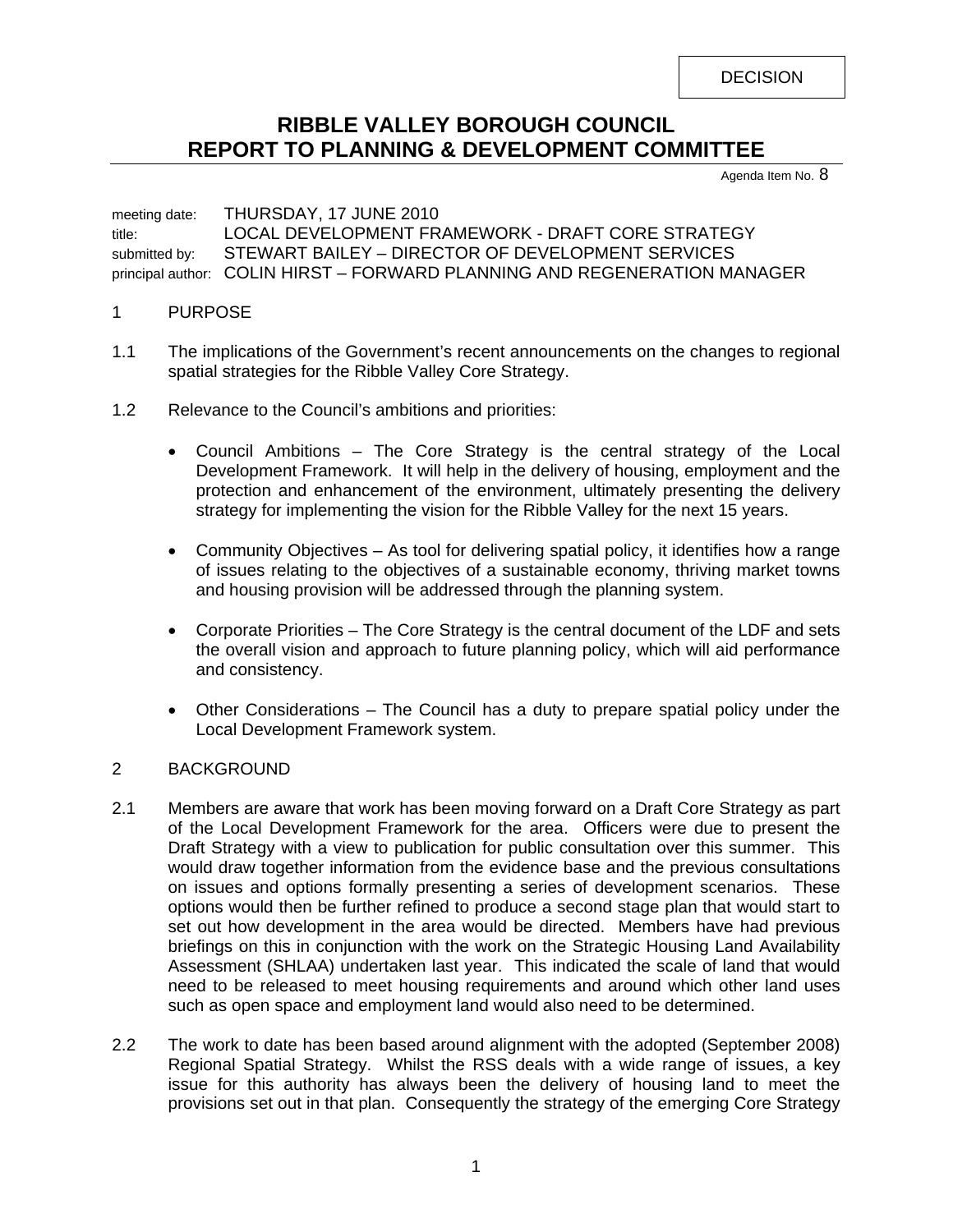was one of identifying ways to accommodate housing growth in the area. Members will be aware that the Government has recently announced its intention to abolish RSS, issuing a statement to that effect which is to be treated as a material consideration as appropriate. This raises a number of issues to consider as the RSS both underpins the development plan work we are currently engaged with as well as day-to-day planning applications as it is the basis for the housing land supply against which the guidance and policy of Planning Policy Statement 3 is applied and the Council's delivery of affordable housing is also related to.

2.3 Officers have sought advice from Government Office contacts who have reaffirmed their position that local planning authorities should continue with their plan making as appropriate but should seek a steer from Members upon the approach to RSS. Further guidance was anticipated from the Planning Minister but at the time of writing no such guidance has been published. A verbal update will be given at the Committee meeting should anything further be received. It needs to be borne in mind that RSS is still in place, as is the legal framework for the creation of Local Development Frameworks, similarly planning guidance is still set within the LDF process. Some guidance has been published by the Planning Inspectorate to help Inspectors deal with the current circumstances which is a helpful reference, a copy of this is attached for information.

#### 3 RSS HOUSING NUMBERS

- 3.1 Members are asked to give consideration to how the Council should continue to treat the RSS in the current circumstances in particular in relation to housing matters. The evidence and information that underpins the RSS is still in place and sets an up-to-date position on the strategy and guidance in the RSS. In terms of housing numbers it seeks to ensure in Ribble Valley's case that a minimum of 161 dwellings per year are planned for. This figure was the subject of review in 2008 when the RSS was being finalised. At that time the Council considered a number of options including high growth scenarios, minimal growth and options that looked at different spatial distribution of development across the region. Planning and Development Committee considered a report in June 2008, Minute 191 refers. It was recognised that given the quality of the rural environment (over 70% of the area designated as Area of Outstanding Natural Beauty for example) and the impact that high growth options would have on this character of the area a scenario close to the existing levels of housing provision set out in the spatial plan was preferred. Ultimately this resulted in the figures established in the current RSS continuing at 161.
- 3.2 The consideration given to the RSS housing figures was consistent with that given in the dealing with generation of the plan only a few years earlier when this Authority supported the provision being made in the plan. Ribble Valley as a Council, has therefore taken a position where it as not sought to challenge the current RSS figures based upon the needs of the Borough and the desire to protect the character of its area. Evidence from the Council's Strategic Housing Market Assessment and our own monitoring of housing completions before the moratorium was in place (pre 2004) would also support a position of housing delivery that reflected the current RSS position, namely, a level of development that was at least giving in the order of 161 units per year through market delivery, in some years levels were well above this rate however.
- 3.3 If Members sought to revise the level of housing provision additional work would need to be undertaken on the housing evidence base to refresh the existing housing market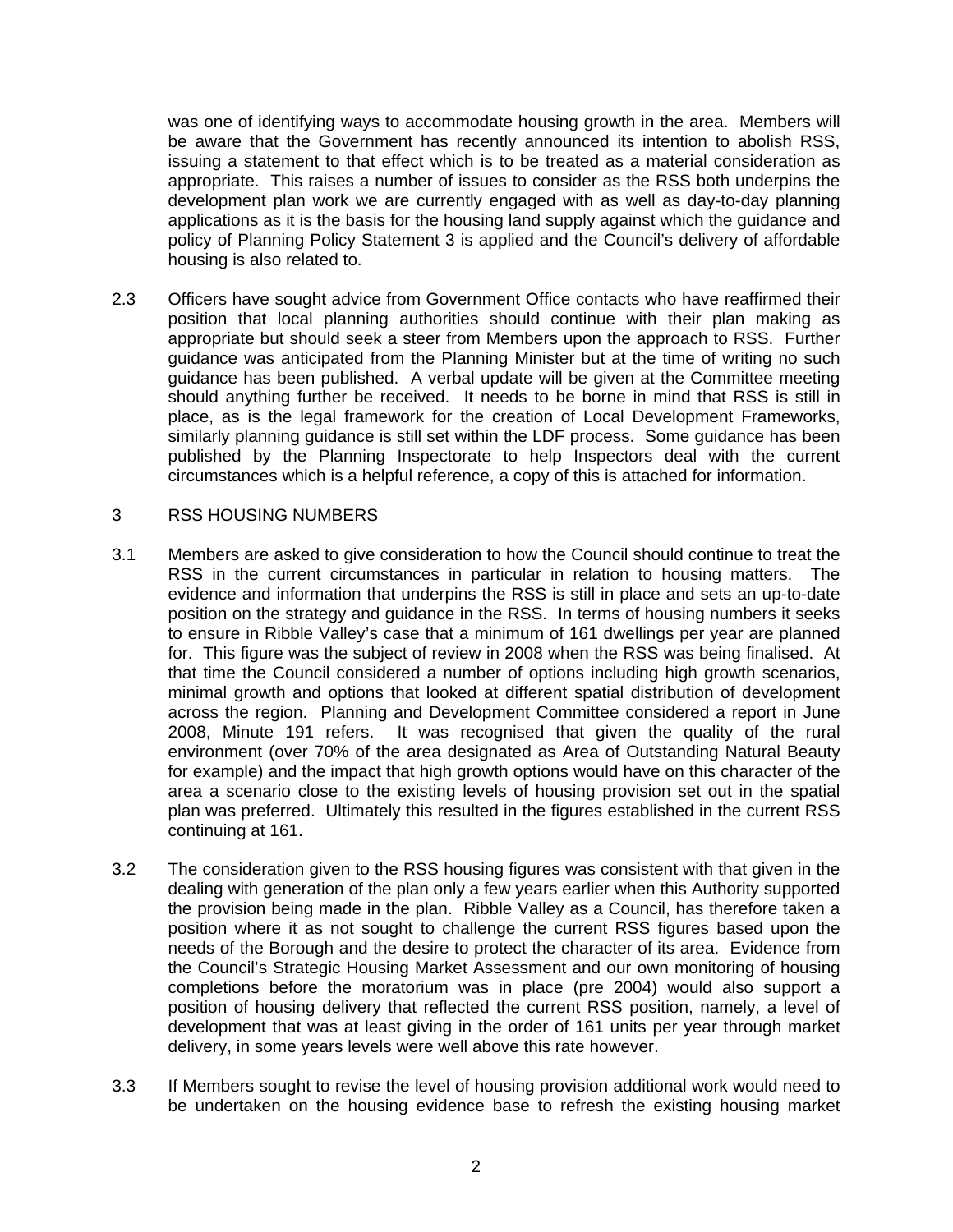assessment, although the adopted Strategic Housing Market Assessment indicates a significant shortfall in affordable housing provision, at a level higher than the annual housing figures we are currently working to. Consequently our own evidence base as it stands at the moment would indicate a higher level of provision is required than the RSS. In the absence of any additional evidence work it is suggested that the Council should continue to apply the existing RSS figures as the basis of its housing requirements, certainly to establish a working position for the determination of planning applications and to secure affordable housing in the immediate future.

3.4 The delivery of affordable housing is a key ambition for this Authority, and given the likelihood that central funding for housing providers to meet housing needs will be reduced, the need to facilitate provision in conjunction with housing market schemes will be one of the principal means of securing affordable housing in the area. If less market housing is delivered (by lowing planned requirements) it will be far more difficult for the Council to meet its affordable housing ambitions. This consideration also supports the approach of continuing to work with the established RSS housing figures.

#### 4 THE CORE STRATEGY

- 4.1 As a statutory development plan the Core Strategy has to be taken through a series of formal steps in the plan making process. The next key, and critical step to the Ribble Valley Core Strategy, is to publish for consultation a series of options formulated around a vision and a number of objectives. This would be subject to a 6 week period of statutory consultation which would then lead to the Council preparing what is in effect its preferred or proposed plan informed by that consultation together with the supporting evidence that that Council has drawn together so far. The strategy options are designed to deliver the levels of housing provision set out in the RSS, namely 161 houses per year over a 15 year period. Whilst the core strategy itself does not allocate land it will establish where development would take place and potentially through strategic site options, identify areas of search for development land. Although the key issue for the Council is delivering housing land the strategy would also look at employment land development needs and infrastructure provisions to support it. Other parts of the Local Development Framework would deal with progressively more detailed elements of planning policy.
- 4.2 The strategy options developed so far will require the release of relatively extensive areas of Greenfield land. In identifying suitable land the Council would have regard to the evidence base and particularly the survey material published in the adopted Strategic Housing Land Availability Assessment. As a consequence in taking forward the existing approach based around adopted RSS figures the Council will be consulting the public on a draft plan that will lead to Greenfield land coming forward. This brings with it the risk of creating some public concern at a time when the strategic basis is on notice to be changed. We do not of course know at this stage, and it could be some time before a replacement system can be put in place, how the process will change. However, there is also a high risk that should the Council not be in a position to put forward its proposals for an area, there will be pressure to determine applications without a local strategic framework and significant amounts of development could come forward in an uncoordinated way. There could be a significant level of appeals without a clear picture of how the Council would wish to see the area develop.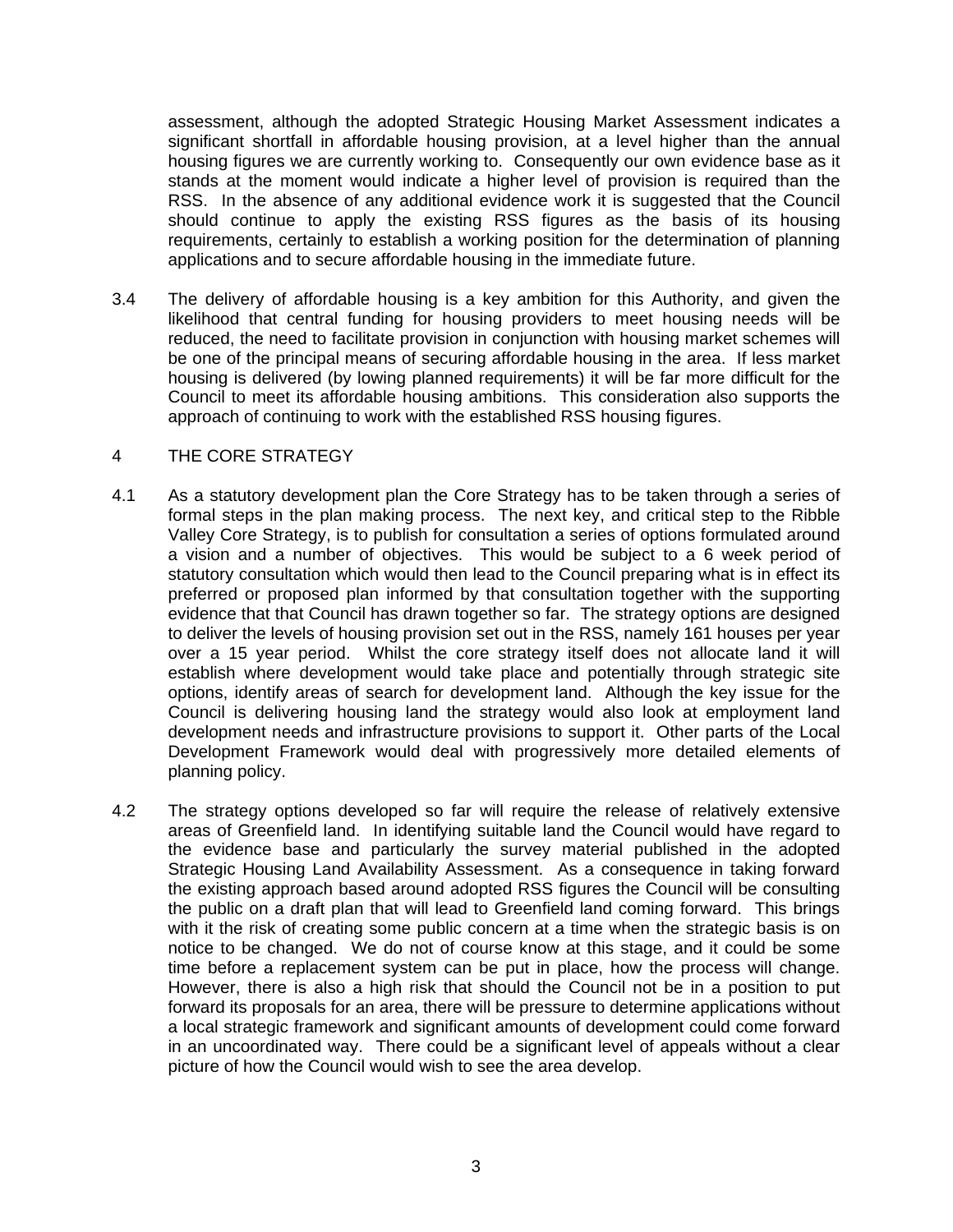- 4.3 There would not of course be a complete policy vacuum at the local level as the saved policies of the Districtwide Local Plan will remain (pending any changes to planning legislation) however whilst in terms of settlement policies the existing strategy has some relevance, it provides no real opportunities to consider development and growth with very limited capacity within existing tightly drawn settlement boundaries and no further allocations of housing land in particular to be brought forward. In essence there is a need to put in place a local level strategy (Core Strategy) that provides an up-to-date framework to help manage development in the area.
- 4.4 Some authorities have because of pressure particularly on greenbelt land have chosen to stop work on their Core Strategies where they are at a stage of formal examination or further on in the statutory process. Many of these authorities are located in the southeast where pressures from release of large amounts of housing land have been particularly strong. It is an option not to progress any further work on the Core Strategy and to await the outcome of a revised plan making system. However the process of putting legislation in place means that there is likely to be a long period when there would be no framework with which the Council can guide and steer development at the local level.
- 4.5 In Ribble Valley's case it is considered important therefore to continue with the current stages of work on the Core Strategy to get to a position whereby options are tested, and a preferred approach can be identified. We would need to reflect the established regulations in doing so to support taking the work forward through any transitional stages, or were it more appropriate to take an informal, non-statutory approach pending a review of the plan making process. This would mean any resulting non-statutory process would have some weight as it had followed recognised procedures. By the time the Council would need to be in a position to commit to further statutory stages, the position could be assessed before any additional expenditure was made. This would be particularly important as we approach the stage after next, namely formal submission and public examination by a Planning Inspector which is the most costly part of the process.
- 5 CONCLUSIONS
- 5.1 There are a number of important implications of the abolition of the RSS. There are practical implications in dealing with planning applications for which the RSS provides the basis of housing land supply. There are also important implications for progressing the Core Strategy and putting in place a local planning policy framework to safeguard the interests of the borough.
- 5.2 Although the ministerial statement provides the opportunity to ignore the RSS housing figures pending further formal guidance, to do so would make the immediate function as Local Planning Authority extremely difficult. The Council should consider the adoption of the existing RSS housing figures as the basis for its housing land supply based upon the RSS and local evidence base.
- 5.3 Members should also consider for the purposes of progressing a locally derived plan for the area to continue with the current stages of the draft Core Strategy as this will inform both the current statutory process, any transitional arrangements (yet to be published) and if appropriate a non-statutory interim approach for the Council. Members will be kept informed of any new regulations or statements as issued, together with the